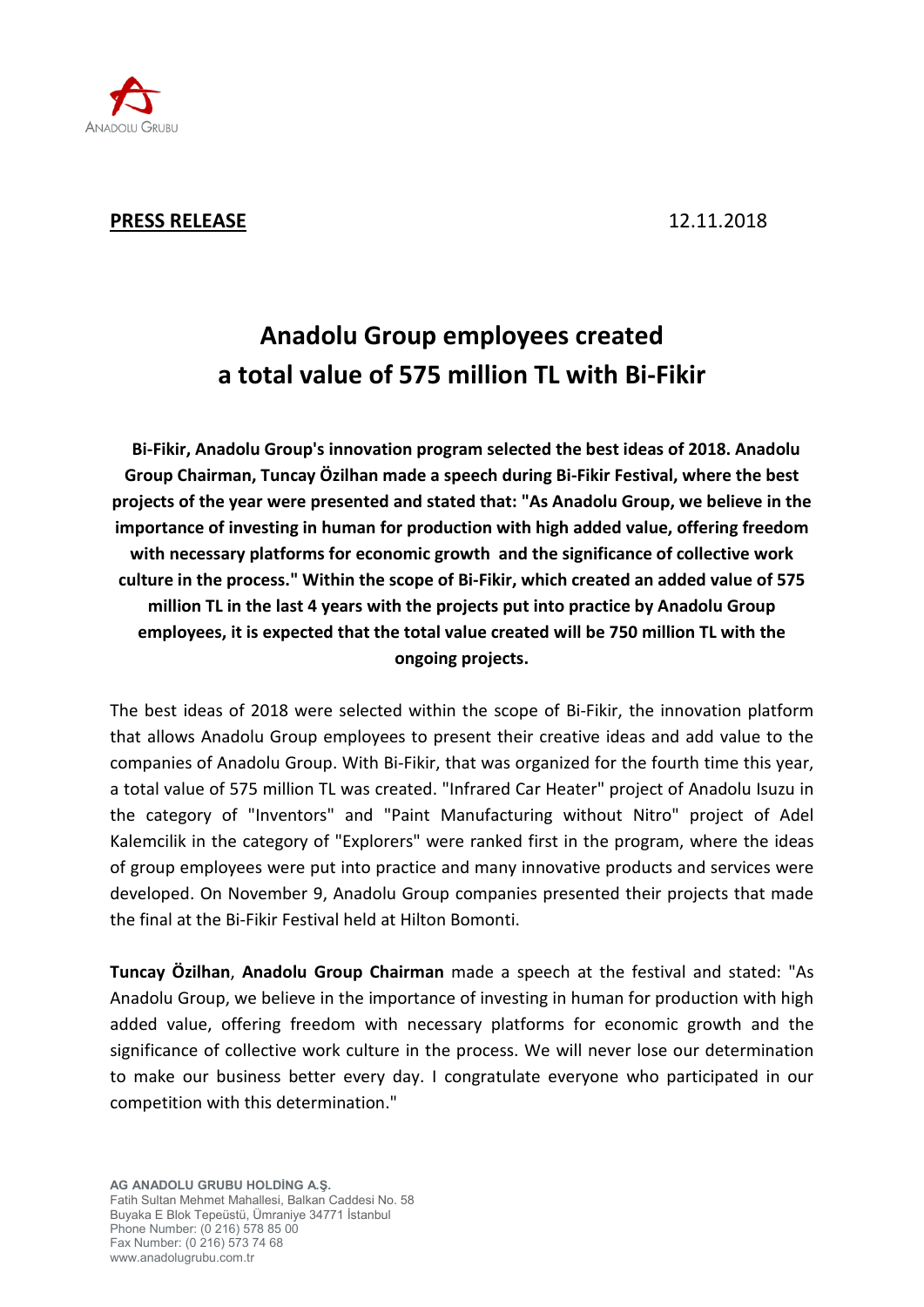

#### **Innovation is a part of our corporate culture**

While stating that innovation is a significant part of the corporate culture of Anadolu Group**, Hurşit Zorlu, the CEO of Anadolu Group** said: "For all the success we achieve, we take power from our employees and our ability to produce together. With our faith in the power of our collective mind, we do not lose our confidence in ourselves even in challenging times, and we focus on our future goals. With the entrepreneurial spirit that we have taken over from our founders and with our competent human resources, we can take advantage of the opportunities brought by change. While contributing to the economy with the ideas that we develop, we have the capacity to produce sustainable projects that will make a difference in the environmental and social fields."

**Hurşit Zorlu** said it is realized by time that the desire to place Bi-Fikir as a sustainable innovation center is not a dream. Indicating the increasing number of attending employees, ideas participating to the program and the increasing number of projects that are put into practice through the program, **Zorlu** stated, "This allows us to be confident about the future. When the outputs of our projects are combined with the scale of our group, a significant value that makes a difference for the whole world is created. The products we produce, the technologies we develop and the results we have achieved in the social field have an impact on all the locations where our Group operates and offers its products and services. The total value we created with the projects realized in Bi-Fikir has reached 575 million TL. We foresee that this figure will reach 750 million TL when we put the ongoing projects into practice".

### **"Ideas Are Everywhere, Design the Future "**

Starting from 2015, 20,000 ideas, 3800 rapid applications and 1300 projects were developed through Bi-Fikir. With the evaluations and studies in the program, 1 of every 4 ideas was put into practice. 23 projects competed in the semi-final this year. In the semi-final held on 26 October, "Explorers" presented their projects on sustainability, occupational health and safety, satisfaction of the stakeholders, social responsibility, employee motivation and communication while "Inventors" presented their projects on product and service, efficiency and cost. 3 Explorers and 3 Inventors selected among these projects competed on the stage, while 17 other projects were presented in the foyer.

This year, two more projects were developed in line with Bi-Fikir motto of 2018, "Ideas are Everywhere, Design the Future" in order to enrich the innovative works. It is targeted to develop a modern and efficient perspective on innovation within the Group by increasing the context and number of the ideas that the employees share with "Design Thinking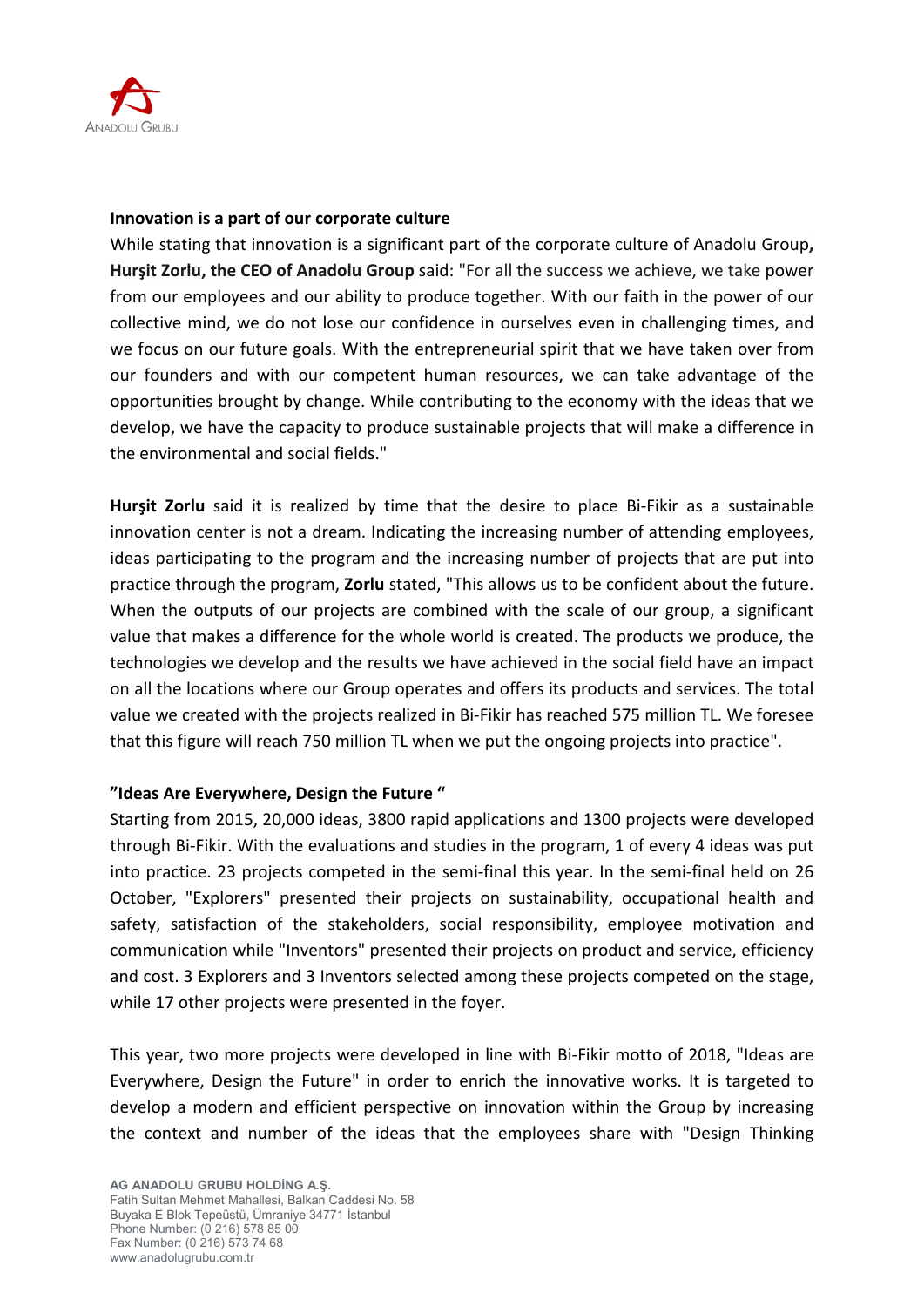

Program" implemented with Management Center Turkey. 40 new project ideas developed within the context of "Design Thinking Program", which was attended by 326 employees from 15 companies. Successful digital transformation examples of Anadolu Group, which carry out important projects in all group companies within the scope of "Digital Transformation", were also presented at Bi-Fikir Festival. Among the projects that advanced to the semi-final, Çelik Motor's "Moov by Garenta" project was selected as the "Most Digital Project" and was awarded with the achievement award.

#### **The ideas of university students will be put into practice**

Bi-Fikir Program was opened to university students this year. By uniting the program with KAP (Plan your career at Anadolu Group), campus brand of Anadolu Group, the innovative and creative ideas of the university students were included in the evaluation. The owners of the 10 ideas that qualified for the final will be included in trainings and mentoring program organized by Anadolu Group. In the final that will be held in May 2019; the first project selected from among 10 projects, will be awarded with 20 thousand TL, the second project with 15 thousand TL and the third project with 10 thousand TL. The projects that are selected for implementation, will be put into practice with the support of Anadolu Group.

### **About Anadolu Group**

Anadolu Group has been founded by Yazıcı and Özilhan families in 1950. Carrying its existence into the future with its vision of being 'the star that links Anatolia to the world and the world to Anatolia', the Group operates in 19 countries with approximately 80 companies, 66 production facilities and more than 80 thousand employees. While the Group generated revenues of TL 32.2 billion in 2017, the sum of taxes paid to the government by Anadolu Group companies in 2017 constituted 1.2% of 2017 central government budget revenues.

Anadolu Group, acting in accordance with its mission to cooperate with the world's leading global brands through its commitment to partnership culture and to develop branded consumer products, continues its healthy and fast growth by creating added value for Turkey in line with its target of globalization as a regional player abroad.

Anadolu Group maintains its activities in a wide area with operations in industries of beer, soft drink, retail, agriculture, automotive, stationery, quick service restaurant, real estate and energy.